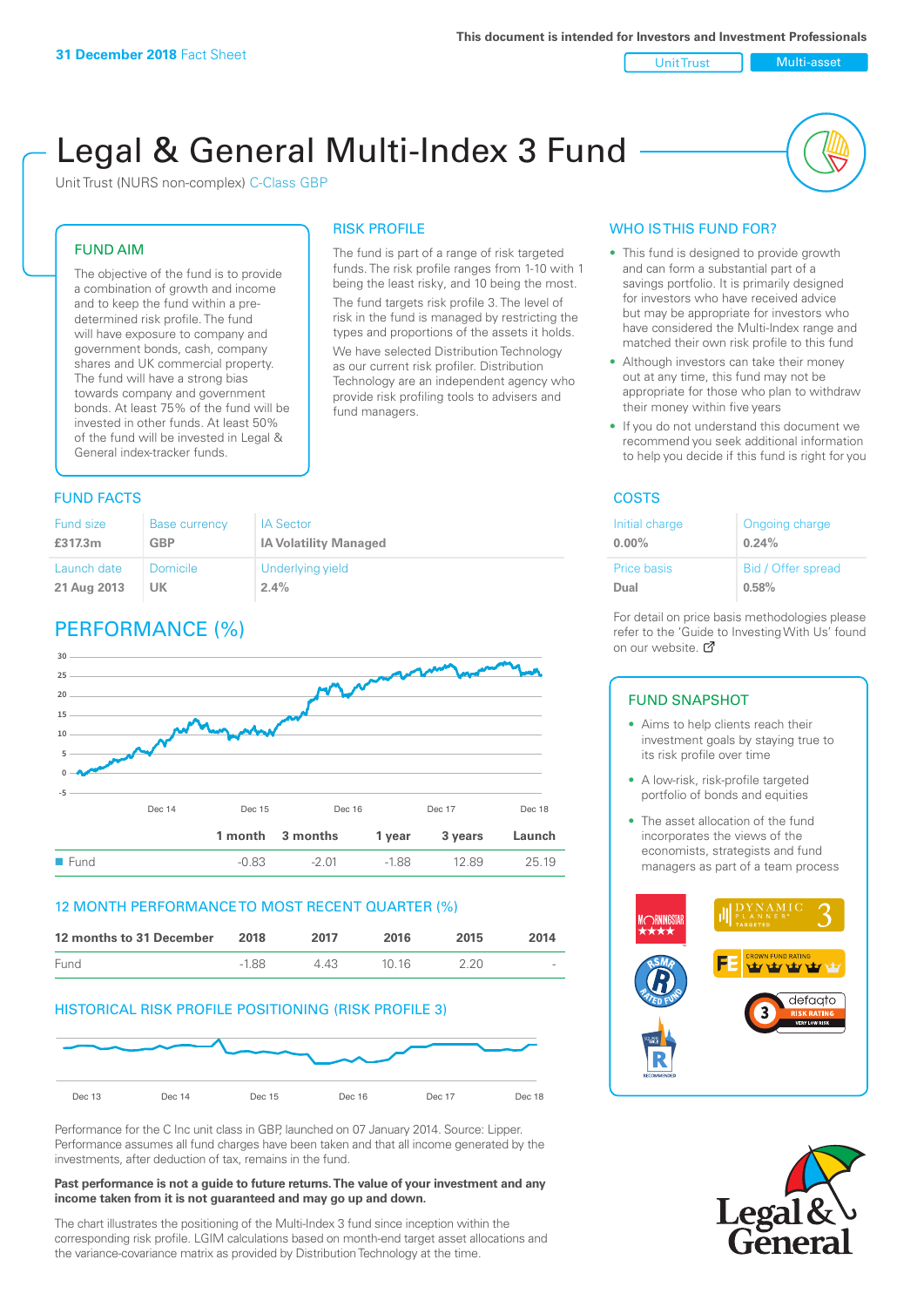# Legal & General Multi-Index 3 Fund

Unit Trust (NURS non-complex) C-Class GBP

## PORTFOLIO BREAKDOWN

All data source LGIM unless otherwise stated. Totals may not sum due to rounding.





#### FUND MANAGERS

The fund managers have responsibility for managing the multi-index fund range. They are part of the Multi-Asset Funds (MAF) team in LGIM. This team focuses on designing and managing multi-asset funds that are tailored to match the specific objectives of various client types. The team sits within a wider Asset Allocation team which combines both depth of experience with a broad range of expertise from different fields, including fund management, investment consulting and risk management roles.

# TOP 10 HOLDINGS (%)

| L&G Global Inflation Linked Bond Index Fund                      | 10.9 |
|------------------------------------------------------------------|------|
| <b>LGIM Sterling Liquidity Fund Class 1</b>                      | 10.3 |
| L&G All Stocks Gilt Index Trust                                  | 9.9  |
| L&G Sterling Corporate Bond Index Fund                           | 8.9  |
| L&G Short Dated Sterling Corporate Bond Index Fund               | 7.5  |
| <b>LGIM Global Corporate Bond Fund</b>                           | 7.1  |
| L&G Emerging Markets Government Bond (US\$) Index Fund           | 6.2  |
| <b>L&amp;G UK Property Fund</b>                                  | 4.6  |
| L&G US Index Trust                                               | 4.1  |
| L&G Emerging Markets Government Bond (Local Currency) Index Fund | 4.1  |